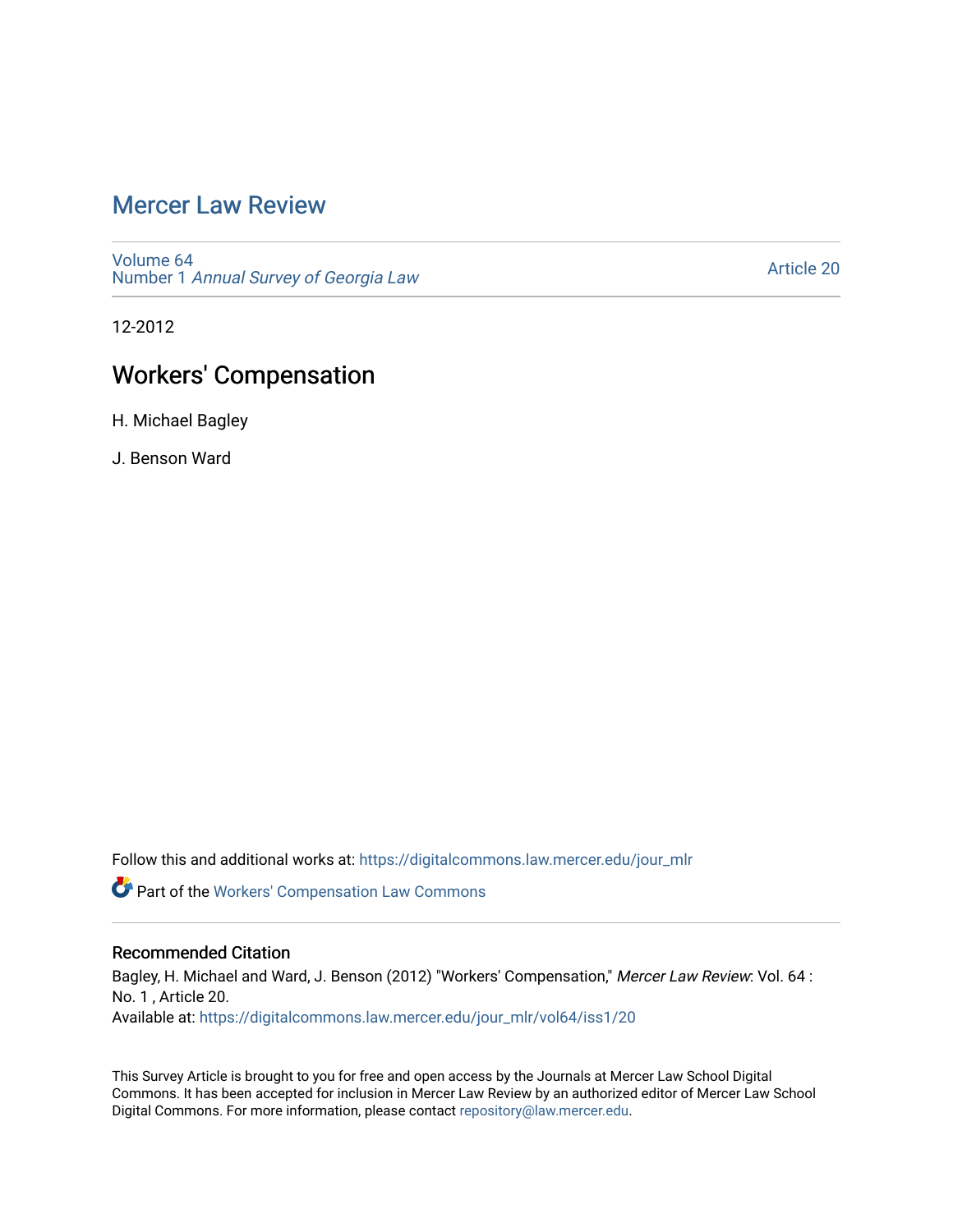# **Workers' Compensation**

## **by H. Michael Bagley\* and J. Benson Ward**

The  $2011-2012$  survey period<sup>1</sup> featured decisions of the appellate courts in areas ranging from medical privacy to diligent job searches, with only minor legislation impacting the Workers' Compensation Act.<sup>2</sup>

#### **I.** LEGISLATION

The legislative changes' enacted **by** the Georgia General Assembly impacting the Workers' Compensation Act were relatively minimal. The Act provides for a twenty percent penalty for income benefits paid under the terms of an award or settlement that are not paid within twenty days of becoming due, and section **34-9-221(f)** of the Official Code of Georgia Annotated **(O.C.G.A.)<sup>4</sup>**was modified to allow the board to excuse failure to make timely payment if the failure is "due to conditions beyond the control of the employer."<sup>5</sup>

In order to facilitate the use of offsets in settlement documents,  $O.C.G.A.$  § 34-9-15 $(c)$ <sup>6</sup> was modified to allow either the board or "any party to the settlement agreement [to] require that the settlement

- 4. **O.C.G.A.** § 34-9-221 (2008 **&** Supp. 2012).
- **5.** Ga. H.R. Bill **971 §** 2.
- **6. O.C.G.A.** § 34-9-15 (2008 **&** Supp. 2012).

**<sup>\*</sup>** Partner in the firm of Drew, **Ecki &** Farnham, LLP, Atlanta, Georgia. Emory University (B.A-, **1977);** University of Georgia School of Law **(J.D., 1980).** Member, State Bar of Georgia.

**<sup>\*\*</sup>** Associate in the firm of Drew, Eckl **&** Farnham, LLP, Atlanta, Georgia. University of Georgia (BA, summa cum laude, 2002); University of Georgia School of Law **(J.D.,** cum laude, **2005).** Member, State Bar of Georgia.

**<sup>1.</sup>** For an analysis of Georgia workers' compensation law during the prior survey period, see H. Michael Bagley **& J.** Benson Ward, *Workers' Compensation, Annual Survey of Georgia Law,* **63** MERCER L. REV. 405 (2011).

<sup>2.</sup> **O.C.G.A.** tit. 34 **ch. 9 (2008 &** Supp. 2012).

**<sup>3.</sup>** Ga. H.R. Bill **971,** Reg. Sess. (2012) (codified at **O.C.G.A.** tit. 34, ch. **9** (Supp. 2012)); Ga. H.R. Bill 548, Reg. Sess. (2012) (codified at **O.C.G.A.** § 34-9-1 (Supp. 2012)).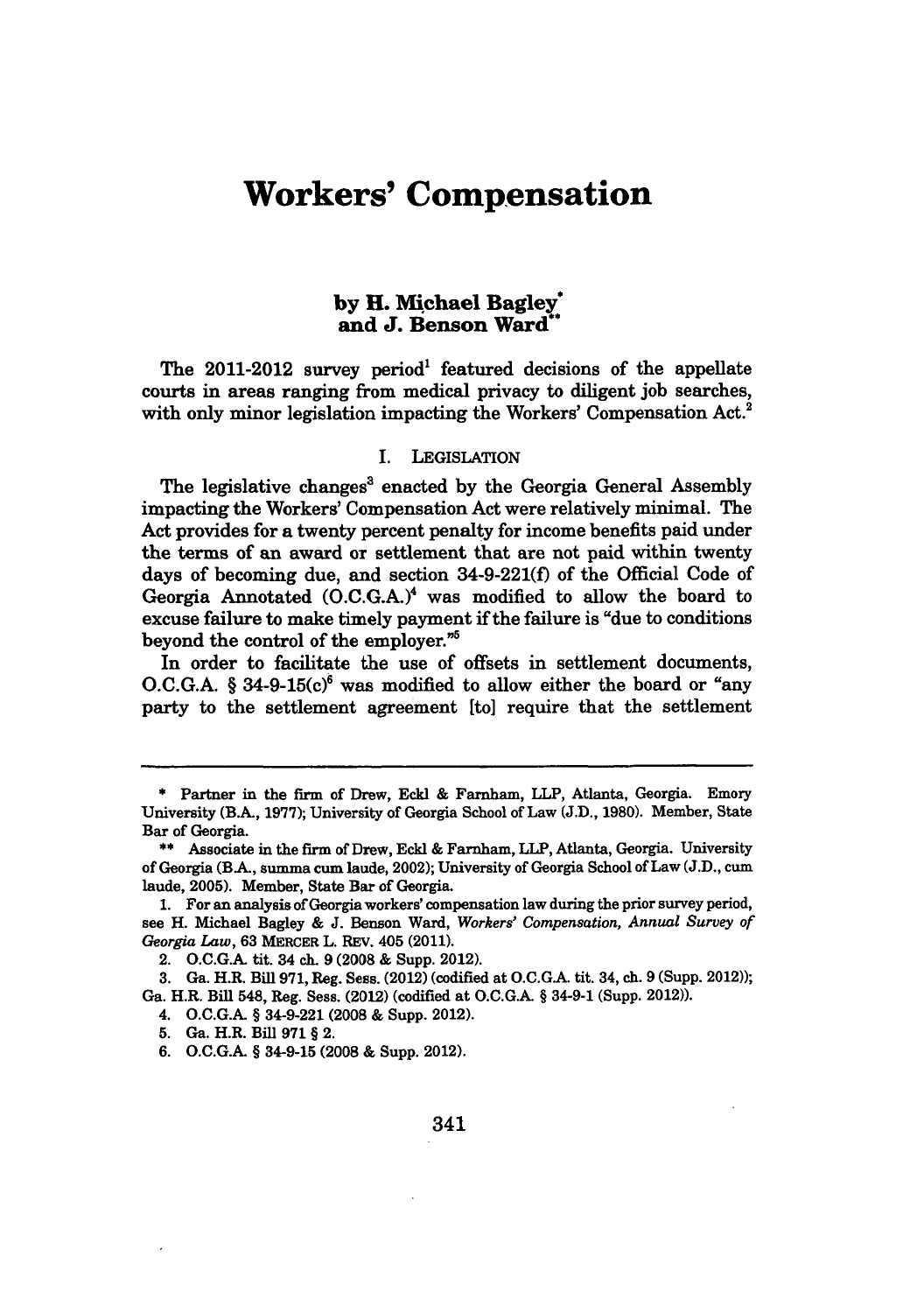documents contain language which prorates the lump sum settlement over the life expectancy of the injured worker."7

Changes were made to the Workers' Compensation Act (specifically to O.C.G.A. § 34-9-226)<sup>8</sup> that relate to the appointment of a guardian or conservator for a minor or incompetent claimant, including the modification **of O.C.G.A.** § 34-9-226(a) to provide authority for appointment of "a conservator or the equivalent thereof duly appointed **by** a court of competent jurisdiction outside the State of Georgia."9 In addition, **O.C.G.A.** § **34-9-226(b)** was modified to delete the word "temporary" and to eliminate the fifty-two week limit on any such board appointment of conservators for "administering workers' compensation rights and benefits" or for a guardian ad litem "to bring or defend an action under this chapter in the name of and for the benefit of said minor or legally incompetent person," and also increases to **\$100,000** the level at which the board loses authority to appoint a conservator for a minor or legally incompetent person for the purpose of settling that individual's workers' compensation claim.'" Furthermore, **O.C.G.A. § 34-9-226(b)(2)** was amended to clarify that there is no need to appoint a conservator "where the natural parent is the guardian of a minor and the settlement amount is less than **\$15,000.00,"** along with a new provision that "[a]fter settlement, the board shall retain the authority to resolve disputes regarding continuing representation of a board appointed conservator of a minor or legally incompetent person . . . . "<sup>11</sup>

**A** number of changes were made to **O.C.G.A.** § 34-9-264,12 which governs occupational loss of hearing caused by harmful noise.<sup>13</sup> The code section was modified to allow consideration of hearing losses at a **3000** cycles per second level in addition to **500, 1000,** and 2000 cycles per second levels, and to allow multiple other technical changes in the amount of decibels and frequencies used to measure the losses of hearing deemed to constitute a compensable hearing disability.<sup>14</sup> It further adjusts the formula for measuring hearing impairment to allow for "each decibel of loss exceeding **25** decibels an allowance of **1** 1/2 percent shall be made up to the maximum of **100** percent which is reached at **92**  $decibels.^{"15}$ 

**15.** *Id.*

**<sup>7.</sup>** Ga. H.R. Bill **971** § **1.**

**<sup>8.</sup> O.C.GA.** § 34-9-226 **(2008 &** Supp. 2012).

**<sup>9.</sup>** Ga. H.R. BiU **971§ 3.**

**<sup>10.</sup>** *Id.*

<sup>11.</sup> *id.*

<sup>12.</sup> O.C.G.A. § 34-9-264 (2008 & Supp. 2012).

**<sup>13.</sup>** *Id.*

<sup>14.</sup> Ga. H.R. Bill **971** § 4.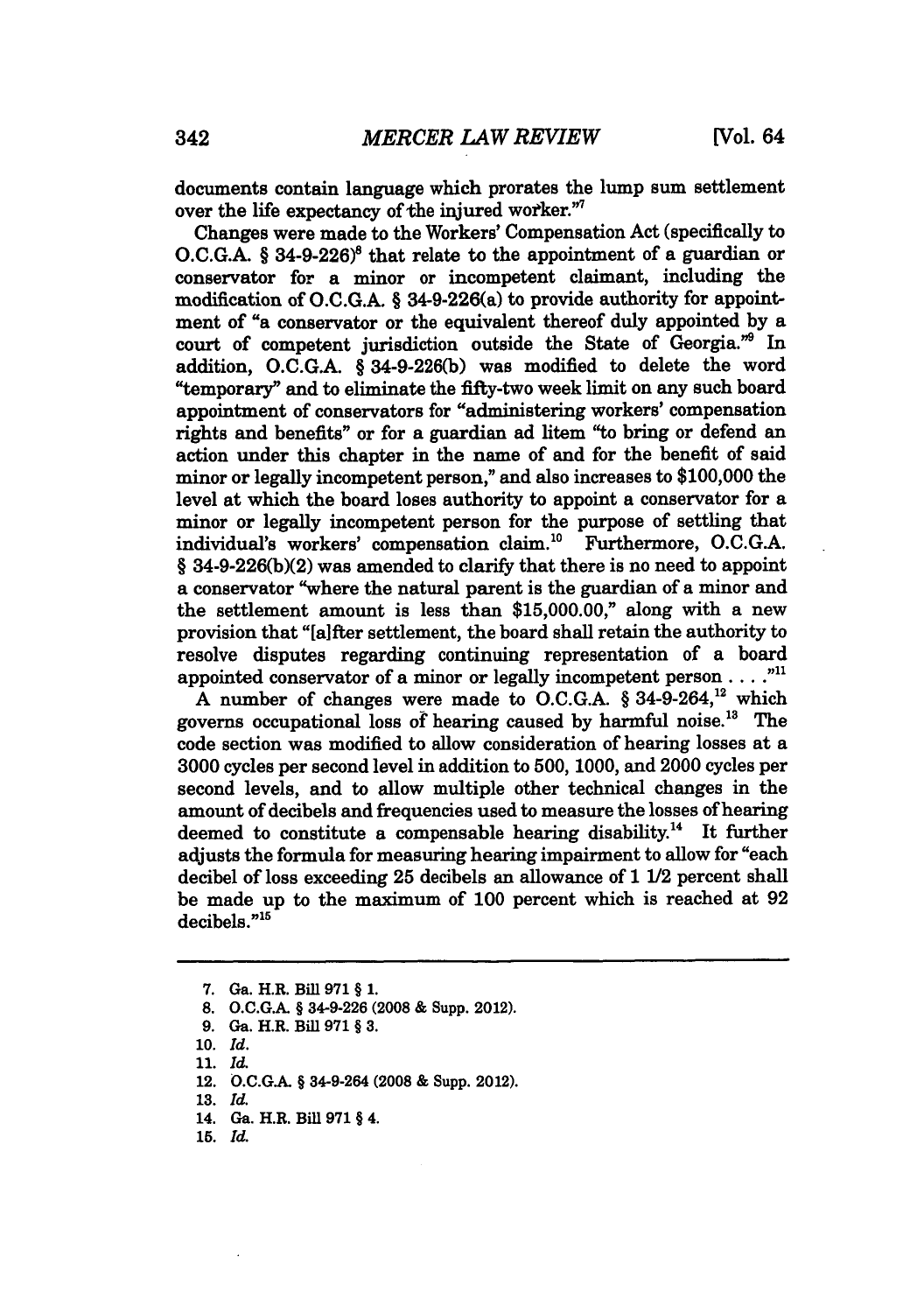The definition of "employee" contained in **O.C.G.A.** § 34-9-1(2)16 was revised to exclude "filndividuals who are parties to a franchise agreement as set out **by** the Federal Trade Commission franchise disclosure rule, **16** C.F.R. 436.1 through 436.11 .... **.""**

#### **II. PRE-AUTHORIZATION OF** MEDICAL CARE

The Georgia Court of Appeals and Georgia Supreme Court addressed the impact and scope of the WC-205 board form this survey period. In *Mulligan v. Selective HR Solutions, Inc.*,<sup>18</sup> the claimant initially injured her back at work in September **2005,** received treatment, and returned to work in July **2006.** In May **2007,** she re-injured her back while at home. The authorized treating physician (ATP) determined that surgery was necessary and sent a WC-205 form to the employer/insurer (employer), requesting pre-authorization. More than one month later, the employer returned the form, refusing to authorize surgery absent a second opinion; three days later the ATP performed surgery.<sup>19</sup>

The administrative law judge **(ALT)** denied the claim for benefits, holding that the employee had not shown a change in condition from her original injury, and that she had not proven the recent back surgery was compensable, and the board affirmed.<sup>20</sup> The Superior Court of Bibb County, Georgia reversed with respect to the issue regarding preauthorization of medical treatment pursuant to Rule 205,<sup>21</sup> holding that the employer's failure to respond to the WC-205 form within five days automatically triggered the-obligation for the employer to pay for the medical care.<sup>22</sup>

Because the board's rule-making authority is limited, the court of appeals focused on whether a rule altering the burden of proof as to compensability in favor of the claimant is procedural or substantive, and it concluded that such a burden-shifting rule is substantive.<sup>23</sup> The court concluded that, to the extent Rule **205** precludes the employer from contesting the compensability of treatment, the Rule is invalid as to substantive rule-making, which impermissibly shifts the claimant's burden to prove that an injury is work-related. $2^2$ 

**19.** *Id.* at 754, **716 S.E.2d** at **152.**

- 21. **O.C.GA.** § 34 app. r. **205** (2008 **&** Supp. 2012).
- 22. *Mulligan,* **289** Ga. at **755, 716 S.E.2d** at **152.**
- **23.** *Id.* at **755-56, 716 S.E.2d** at **153.**
- 24. *Id.* at **755, 716 S.E.2d** at **152.**

**<sup>16.</sup> O.C.G.A.** § 34-9-1 **(2008 &** Supp. 2012).

<sup>17.</sup> **Ga. H.R. Bill 548 § 1.** 

**<sup>18. 289</sup>** Ga. **753, 716 S.E.2d 150** (2011).

<sup>20.</sup> *Id.* at 754-55, **716 S.E.2d** at 152.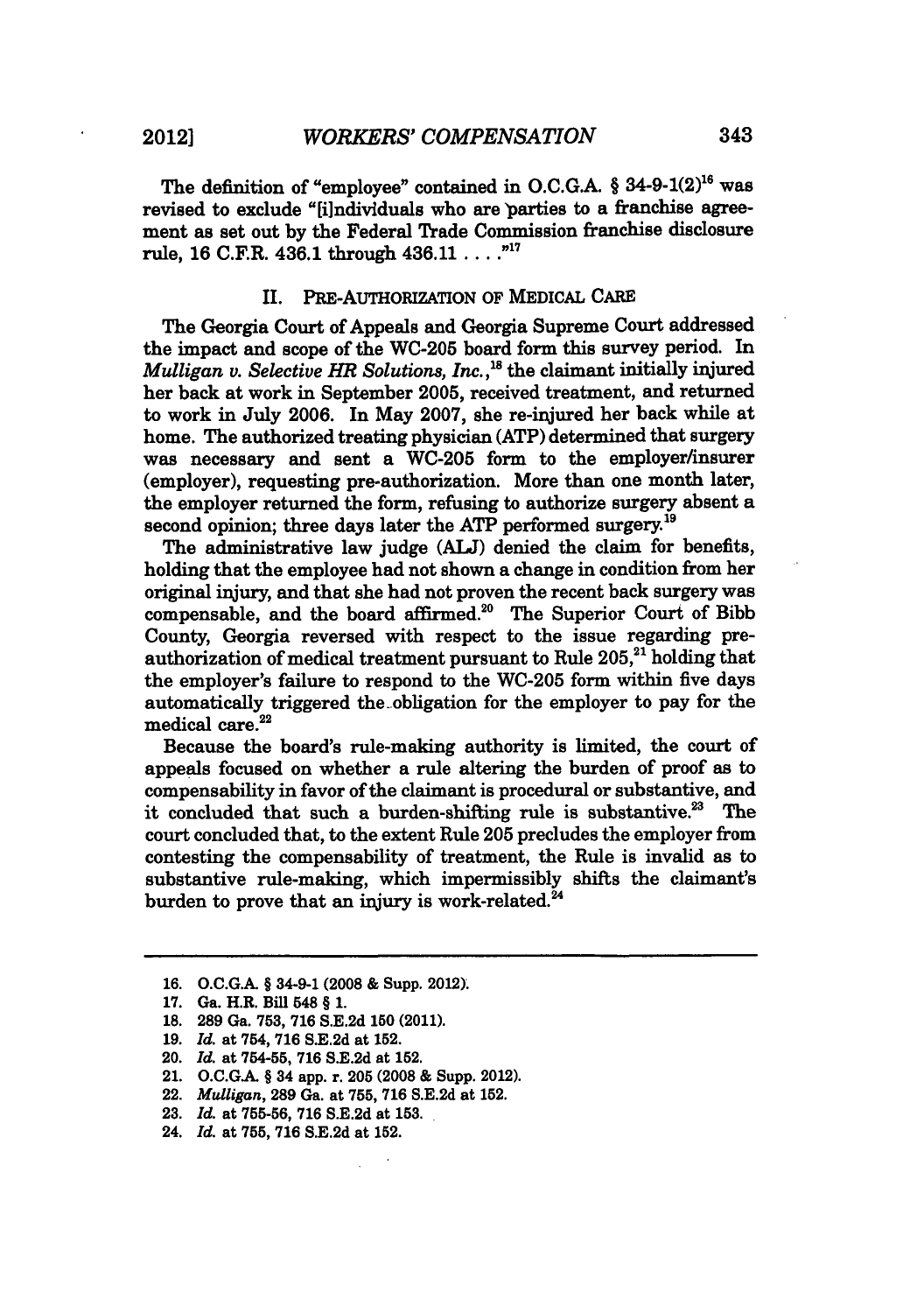The Georgia Supreme Court disagreed with the court of appeals's opinion that the board had- exceeded its rule-making authority.<sup>25</sup> The supreme court held that the court of appeals considered Rule  $205(b)(3)(a)$ in isolation and overlooked Rule  $205(b)(1)(a)$ 's requirement that the medical treatment be paid in accordance with the Workers' Compensation Act (the Act) where the treatment or test was related to the on-the**job** injury.26 In other words, a failure to timely respond to a WC-205 does not do away with the threshold requirement that the medical care be for a compensable injury.<sup>27</sup> The supreme court agreed with the holding that evidence supported a ruling that the claimant did not sustain a second compensable injury, and so affirmed the decision on other grounds. 8 The court also noted that failure to timely respond to a WC-205 may still subject the employer to penalties and fees.<sup>29</sup>

#### III. WC-207

In *McRae v. Arby's Restaurant Group*,<sup>30</sup> the Georgia Court of Appeals concluded that the Act does not compel a claimant to authorize her treating physician to talk to the employer's attorney ex parte in exchange for receiving benefits in a compensable claim.<sup>31</sup> The claimant sustained a compensable injury, and during the course of her claim executed a WC-207 form, pursuant to O.C.G.A. § 34-9-207(b).<sup>32</sup> Counsel for the employer attempted to schedule an ex parte consultation with the doctor. The doctor declined to meet with the attorney until he provided express permission from the claimant. Counsel filed a motion seeking an order from the **ALJ** authorizing the doctor to meet with the employer's attorney privately or else removing the claimant's hearing request. The **ALJ** granted the motion, and when the claimant refused to sign such a release, the **ALJ** removed the hearing from the calendar. The board and the Superior Court of Fulton County affirmed the decision.<sup>33</sup>

The majority opinion quoted extensively from the recent decision of Baker v. Wellstar Health Systems,<sup>34</sup> which involved allegations of

**<sup>25.</sup>** *Id.* at **755-56, 716 S.E.2d** at **153.**

**<sup>26.</sup>** *Id.* at **756-57, 716 S.E.2d** at 153-54.

**<sup>27.</sup>** *Id.* at **757, 716 S.E.2d** at **153.**

**<sup>28.</sup>** *Id.* at **757, 716 S.E.2d** at 154.

**<sup>29.</sup>** *Id.* at **757** n.3, **716 S.E.2d** at 154 n.3. As noted **by** the Georgia Supreme Court, Rule **205** was amended effective July **1,** 2011. *Id.* at **757, 716 S.E.2d** at **153-54.**

**<sup>30. 313</sup>** Ga. **App. 313, 721 S.E.2d 602** (2011), *cert. granted.*

**<sup>31.</sup>** *Id.* at **313, 721 S.E.2d** at **603.**

**<sup>32.</sup>** *Id.* at 313-14, **721 S.E.2d** at **603;** *see also* O.C.G-.A § **34-9-207(b) (2008 &** Supp. 2012).

**<sup>33.</sup>** *McRae,* **313** Ga. at 314, **721 S.E.2d** at **603.**

<sup>34.</sup> **288** Ga. **336, 703 S.E.2d 601** (2010).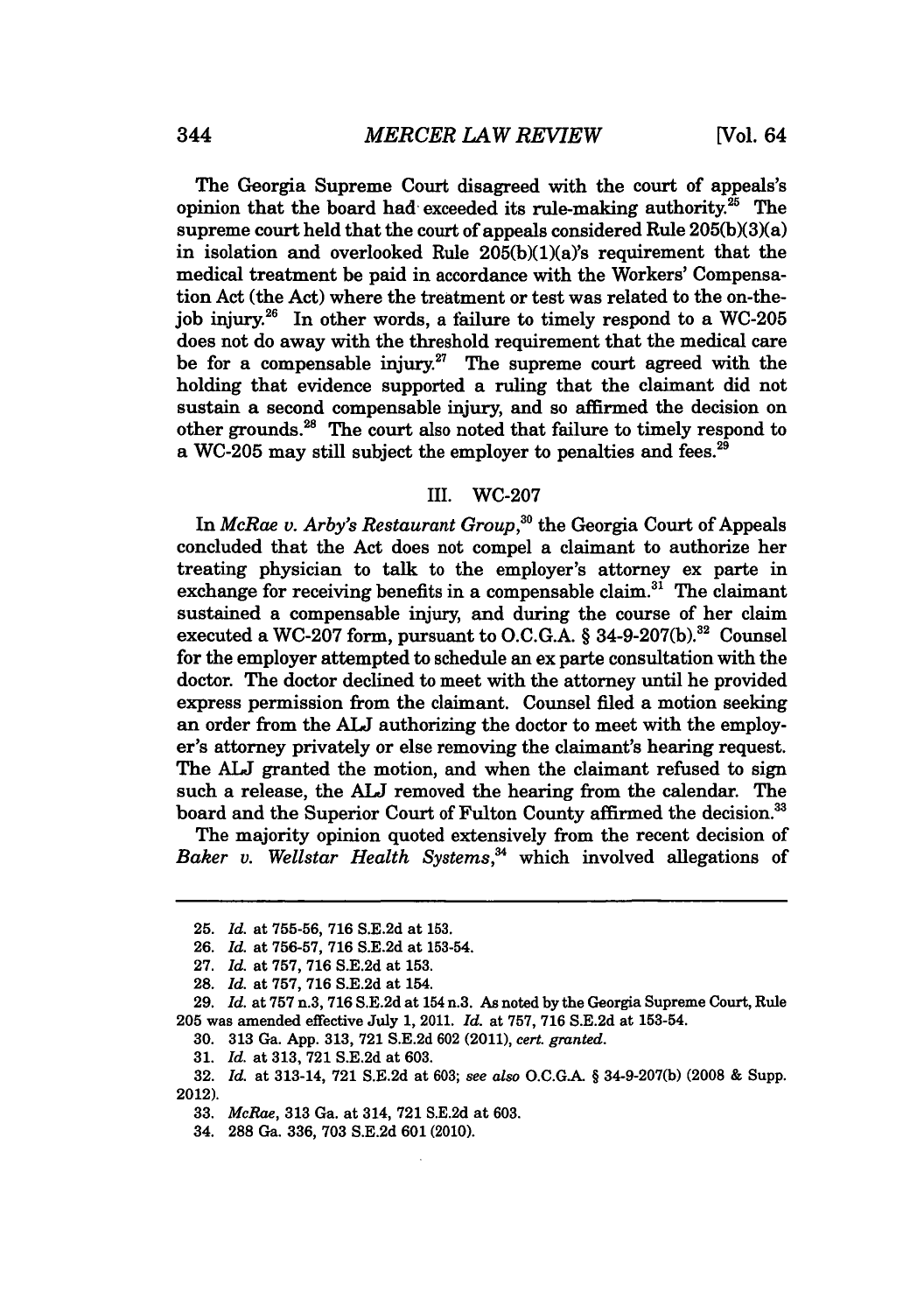medical malpractice, stating that considerations of medical privacy exist in workers' compensation cases as well.<sup>35</sup> The court stated that the Act does not require a physician to converse ex parte with opposing counsel, nor does the Act require a claimant to authorize the treating physician to converse ex parte with opposing counsel in exchange for continued receipt of benefits.<sup>36</sup> The court thus held that the Act did not require the claimant to authorize the treating physician to communicate ex parte with counsel for the employer in order to maintain benefits, and reversed the superior court.<sup>37</sup> The Georgia Supreme Court granted certiorari on April 24, 2012.

#### IV. **THE** "EXCLUSIVE REMEDY" DocTRINE

The Georgia Court of Appeals examined the "exclusive remedy" doctrine multiple times during the survey period. In *Estate of Pitts v. City of Atlanta,38* a construction worker was struck and killed by a vehicle driven by the employee of another subcontractor on the project. The estate brought suit and recovered a judgment against the subcontractor whose employee drove the vehicle that struck the deceased worker, but the judgment was not satisfied because of a lack of insurance. The estate then brought suit against the city and several construction companies on the project on the grounds that the companies breached contractual duties in their subcontracts, which required that each subcontractor carry a minimum of \$10 million in automobile liability insurance. The trial court granted summary judgment to the defendants, and the estate appealed.<sup>39</sup>

Among the arguments raised by the defendants was the exclusive remedy provision, which they contended barred the estate from seeking damages.<sup>40</sup> The court of appeals noted that the exclusive remedy provision did not bar the estate from bringing suit against the subcontractor responsible for the accident because that subcontractor was neither an employee of the worker's employer nor a party to any contract under which it provided workers' compensation benefits to the worker.<sup>41</sup> Because the injury for which the estate sought damages in the present matter was not a physical injury but rather the loss of access to insurance coverage due to the alleged breach of contract, the court found

<sup>35.</sup> *McRae,* **313** Ga. at 315, 721 S.E.2d at 604.

<sup>36.</sup> *Id.* at 316, 721 S.E.2d at 604.

<sup>37.</sup> *Id.* at 317, 721 S.E.2d at 605.

<sup>38. 312</sup> Ga. App. 599, 719 S.E.2d 7 (2011).

<sup>39.</sup> *Id.* at 599-600, **719** S.E.2d at **9-10.**

<sup>40.</sup> *Id.* at **605,** 719 S.E.2d at 13.

<sup>41.</sup> *Id.* at 606, 719 S.E.2d at 14.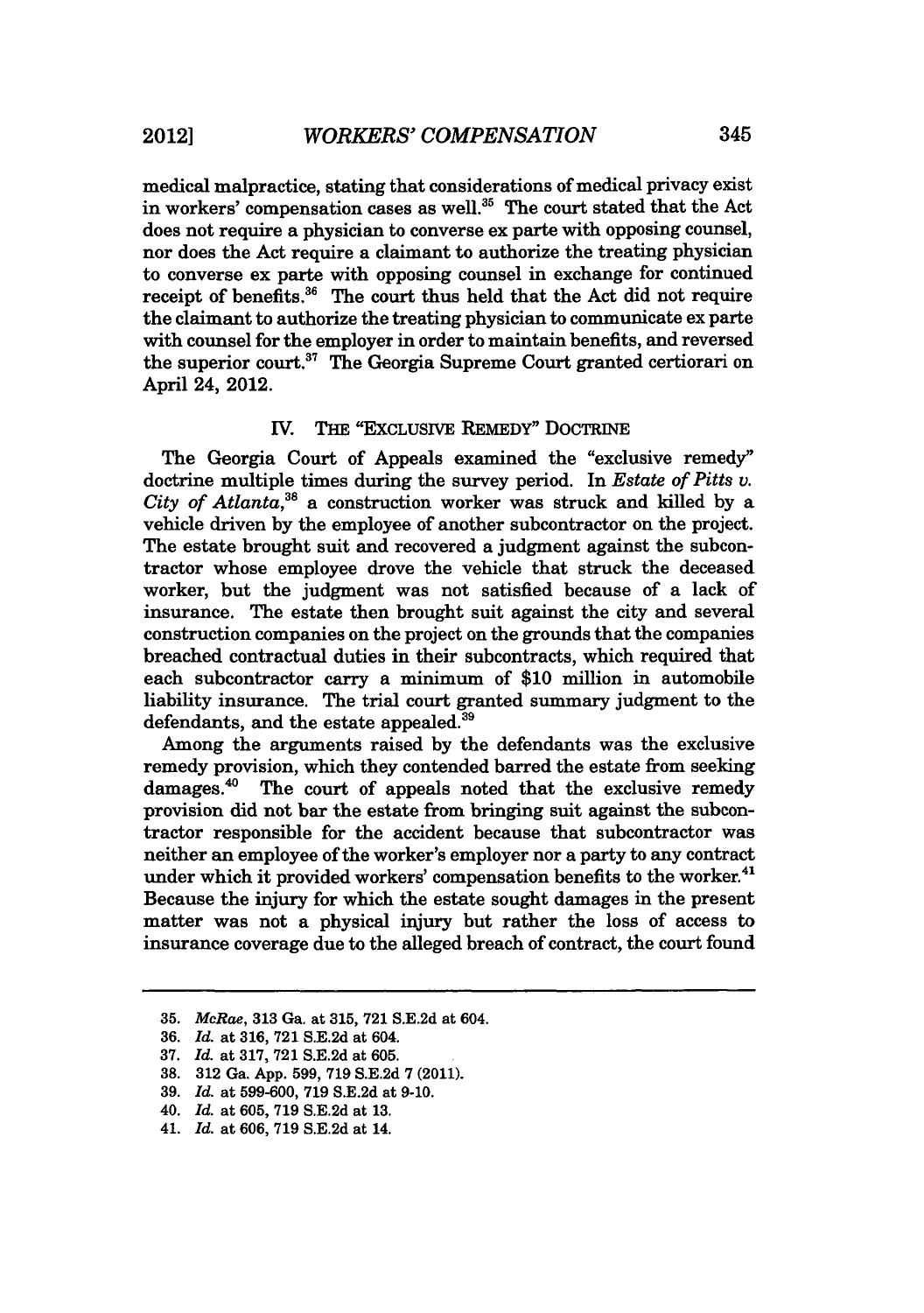that the exclusive remedy provision did not apply.<sup>42</sup> While O.C.G.A.  $§$  34-9-11.1<sup>43</sup> presumably would have barred a claim for personal injury, it did not bar the claim for breach of contract.<sup>44</sup>

In *Vratsinas Construction Co. v. Chitwood,"* the court of appeals applied the exclusive remedy doctrine to a personal injury claim brought **by** an employee of a subcontractor against the subcontractor's general contractor, holding that the tort claim was barred.<sup>46</sup> The plaintiff was an employee of a subcontractor hired **by** the general contractor. While working on the project the plaintiff suffered an electric shock and subsequent injuries to his arms, chest, and head. Instead of filing a workers' compensation claim, the plaintiff filed a lawsuit against the general contractor alleging negligent failure to maintain a safe worksite. The general contractor moved for summary judgment, arguing that the plaintiff's exclusive remedy was worker's compensation benefits, and appealed the superior court's denial of its motion.<sup>47</sup>

The court of appeals cited O.C.G.A.  $§$  34-9-8( $a$ )<sup>48</sup> for the proposition that the general contractor becomes the "statutory employer" of the employees of any subcontractors hired by the general contractor.<sup>49</sup> The court then observed that under **O.C.G.A.** § 34-9-11(a), the rights granted to employees in the Workers' Compensation Act exclude all other rights of the employee, including those at common law.<sup>50</sup> Since it was undisputed that the general contractor was the statutory employer of the plaintiff, the general contractor was immune to tort claims brought **by** the employee. $51$ 

Contrarily, in *PHF II Buckhead, LLC v. Dinku*,<sup>52</sup> the court of appeals recognized that a company which contracts out certain services to another company is not the statutory employer of the other company's employees.<sup>53</sup> In *Dinku*, the claimant was an employee of the parking services company hired by the operator of a hotel (PHF). When Dinku was hurt on the job, he filed suit against PHF for failure to maintain a

- 45. 314 Ga. **App. 357, 723 S.E.2d** 740 (2012).
- 46. *Id.* at **358, 723 S.E.2d** at 742.
- 47. *Id.* at **357-58, 723 S.E.2d** at 741-42.
- 48. **O.C.G.A. § 34-9-8 (2008).**
- 49. *Vratsinas,* 314 Ga. **App.** at **358, 723 S.E.2d** at 742.
- **50.** *Id.* at **358-59, 723 S.E.2d** at 742; *see also* **O.C.G.A.** § 34-9-11(a).
- **51.** *Vratsinas,* 314 Ga. **App.** at **360, 723 S.E.2d** at 743.
- 52. **315** Ga. **App. 76, 726 S.E.2d 569** (2012).
- **53.** *Id.* at **80, 726 S.E.2d** at **572-73.**

<sup>42.</sup> *Id.* at **606-07, 719 S.E.2d** at 14.

<sup>43.</sup> **O.C.G.A.** *§* 34-9-11.1 **(2008).**

<sup>44.</sup> *Estate of Pitts,* **312** Ga. **App.** at **607, 719 S.E.2d** at 14.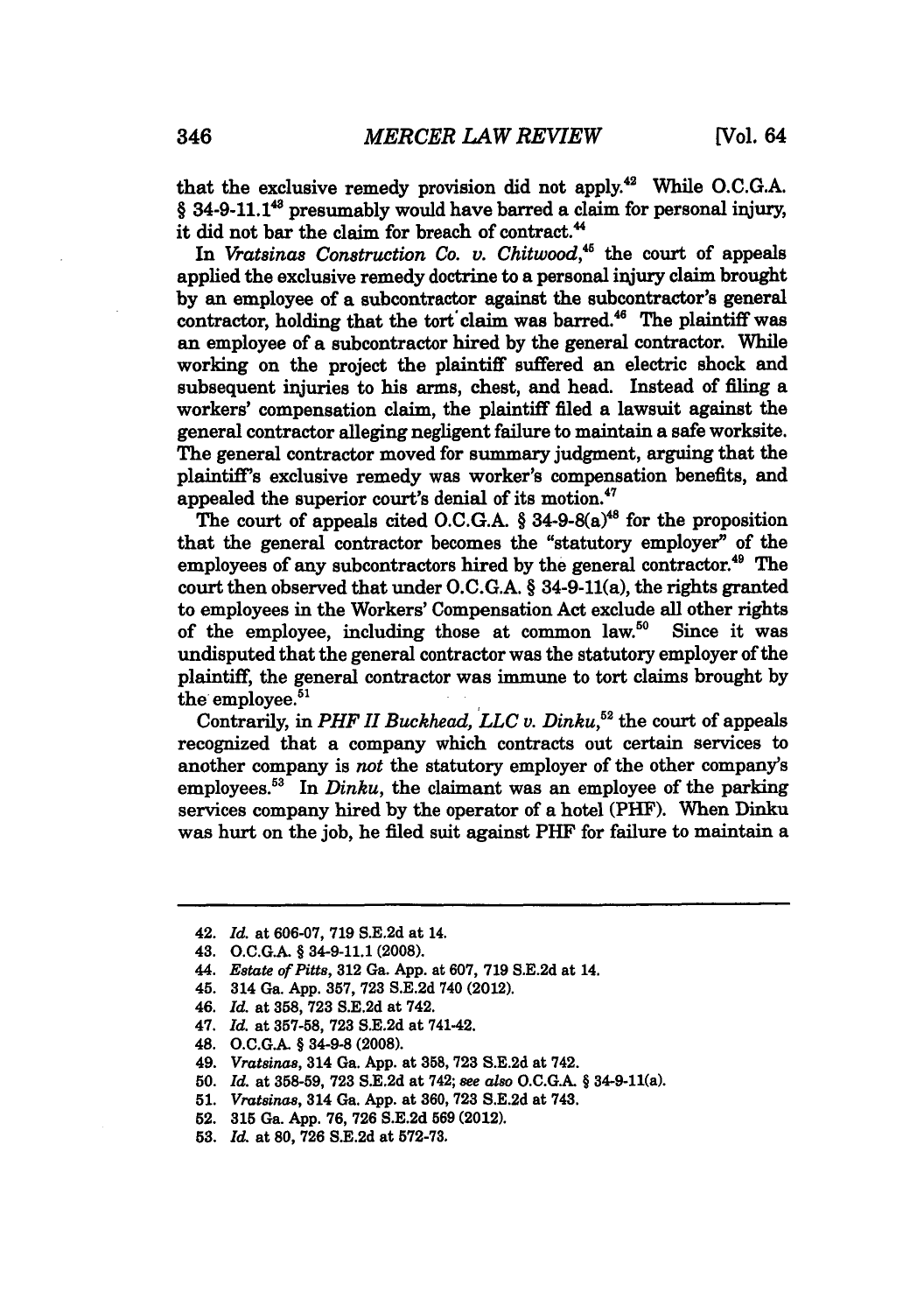reasonably safe premises. $54$  The court determined that unlike a relationship between a general contractor and subcontractor, where the general contractor owes a duty of performance to the property owner and employs the subcontractor to that end, a mere property owner does not owe a duty of performance to a third-party and thus cannot be a "principal contractor" under **O.C.G.A.** § **34-9-8."5** Because PHF did not owe a duty of performance to a third-party with regard to the work done **by** Dinku (or Dinku's direct employer), PHF was not the statutory employer of Dinku, and the exclusive remedy doctrine did not bar the  $s$ uit. $^{56}$ 

#### V. ARISING **OUT** OF **AND** IN THE **COURSE** OF EMPLOYMENT

In *Stokes v. Coweta County Board of Education,"* the Georgia Court of Appeals dealt with the issue of deviation from employment in determining whether an accident was compensable.<sup>58</sup> The claimant, a school custodian, was responsible for unlocking the parking lot gate. On the day of her injury, upon unlocking the gate, she turned to see her vehicle rolling away from her, and ran after her car in an attempt to stop the vehicle. In so doing, she severely injured her foot, which was subsequently amputated.59 While the **ALJ** awarded benefits, the state board concluded the claimant had deviated from her employment on a personal mission to save her own personal property, and the superior court affirmed.<sup>60</sup>

The court of appeals held that the board misapplied the law in determining there was a deviation from the course of employment when the claimant chased after her car.<sup>61</sup> The court focused on the facts that the claimant was performing her employment duties when the car began to roll, and that but for her fulfilling the requirements of her job, the accident would not have happened.<sup>62</sup> Her actions therefore did not constitute a deviation from her employment.<sup>63</sup>

<sup>54.</sup> *Id.* at 77, 726 S.E.2d at 570.

**<sup>55.</sup>** *Id.* at 79-80, 726 S.E.2d at 572-73.

**<sup>56.</sup>** *Id.*

**<sup>57. 313</sup>** Ga. **App. 505, 722 S.E.2d 118** (2012).

**<sup>58.</sup>** *Id.* at **508-09,** 722 S.E.2d at 121-22.

**<sup>59.</sup>** *Id.* at 507, **722** S.E.2d at 120-21.

<sup>60.</sup> *Id.* at **505,** 510, 722 S.E.2d at 119, 122.

**<sup>61.</sup>** *Id.* at 510-11, **722** S.E.2d at 122-23.

<sup>62.</sup> *Id.* at 510, 722 S.E.2d at 122-23.

<sup>63.</sup> *Id.*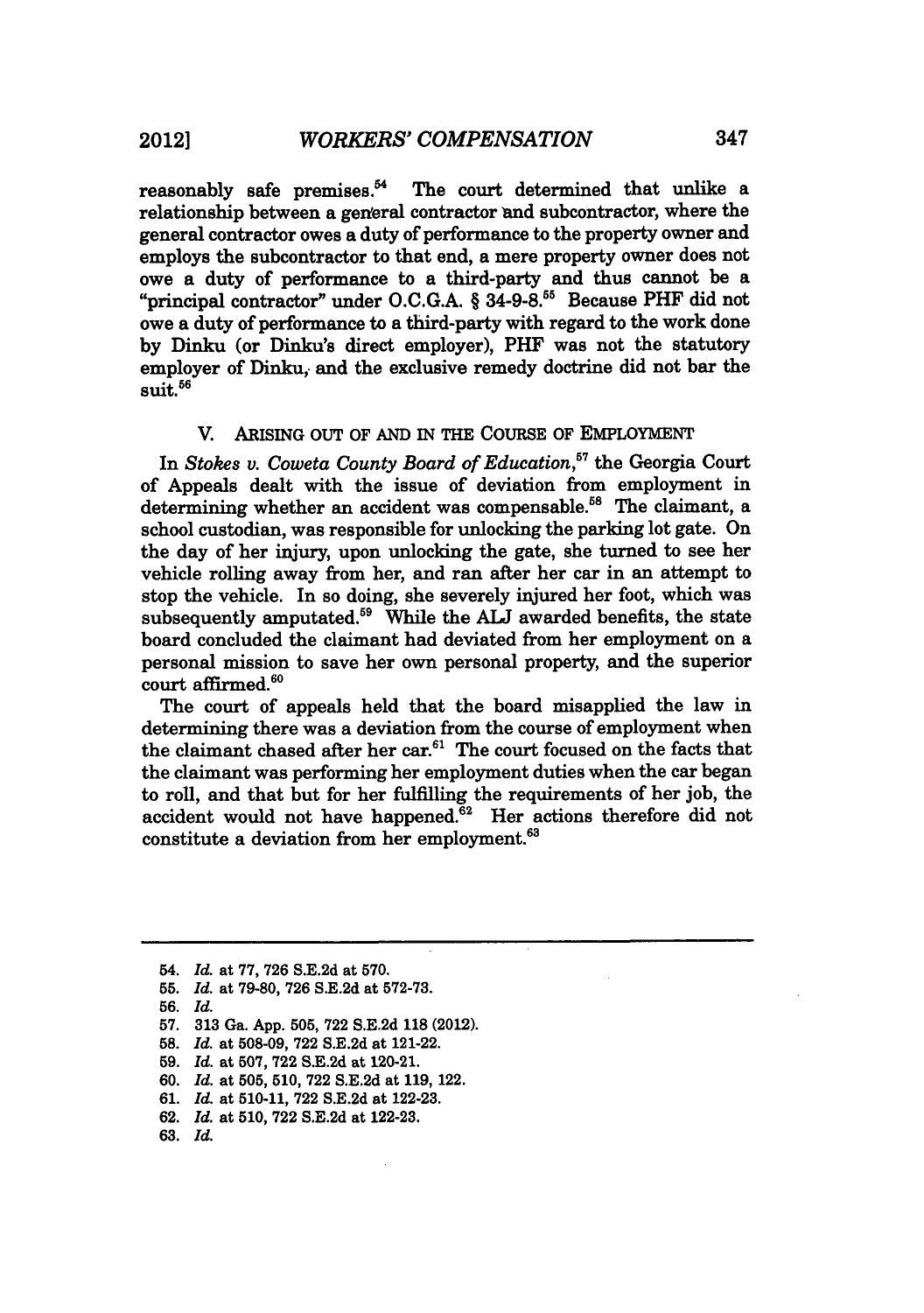### VI. SUBSEQUENT NON-WORK INJURY

In the case of *Flores v. Dependable 77re Co.,"* the Georgia Court of Appeals held that a claimant's injuries sustained in a car accident, which occurred en route from a doctor's appointment for a work-related injury, were not themselves compensable. $65$  The claimant sustained a compensable back injury, and while in transportation provided by the employer, was involved in another accident and sustained further injuries to his back.<sup>66</sup>

The employer ceased paying for medical treatment on the grounds that the intervening accident was the cause of the present disability. The **ALJ** found that the car accident was work-related and did not constitute a change in condition, and the board affirmed; however, the superior court reversed.<sup>67</sup> On appeal, the court held that the employer was not liable for medical expenses resulting solely from the car accident.<sup>68</sup> The court further ruled that the injuries sustained during the claimant's trip to the doctor on the date of the wreck was voluntary, and thus not compensable, because the claimant was not traveling to or from work and because the employer neither required the appointment nor had any control over the appointment.<sup>69</sup>

#### VII. CREDIT FOR BENEFITS PAID/RES JUDICATA

In *North Fulton Regional Hospital v. Pearce-Williams,"* the doctrine of res judicata did not bar the employer from seeking a credit on its obligation to pay temporary total disability (TTD) based on temporary partial disability (TPD) payments made.<sup>71</sup> The claimant sustained a compensable injury in 1999 and received TTD until February 2003, at which time the employer reduced the claimant to TPD benefits pursuant to O.C.G.A. § 34-9-104(a)(2).<sup>72</sup> In 2008, the claimant filed a hearing request, alleging her injury was catastrophic, and thereby seeking TTD retroactive to February 2003. The **ALT** found the injury catastrophic and awarded TTD benefits retroactive to the February 2003 suspension and reduction. The employer then made a lump-sum payment to the

**68.** *Id.* at **313, 726 S.E.2d** at **778;** *see also* **O.C.G.A.** § 34-9-204(a) **(2008).**

- 70. 312 Ga. App. 388, 718 S.E.2d **583** (2011).
- 71. *Id.* at 392, 718 S.E.2d at 586-87.
- 72. *Id.* at 389, 718 S.E.2d at 584-85; *see also* O.C.G.A. § 34-9-104(a)(2) (2008).

<sup>64. 315</sup> Ga. App. 311, 726 S.E.2d 776 (2012).

<sup>65.</sup> *Id.* at 314, 726 S.E.2d at 779.

<sup>66.</sup> *Id.* at 311, 726 S.E.2d at 777.

<sup>67.</sup> *Id.* at 312, 726 S.E.2d at 777-78.

<sup>69.</sup> *Flores,* 315 Ga. App. at 314, **726** S.E.2d at 779.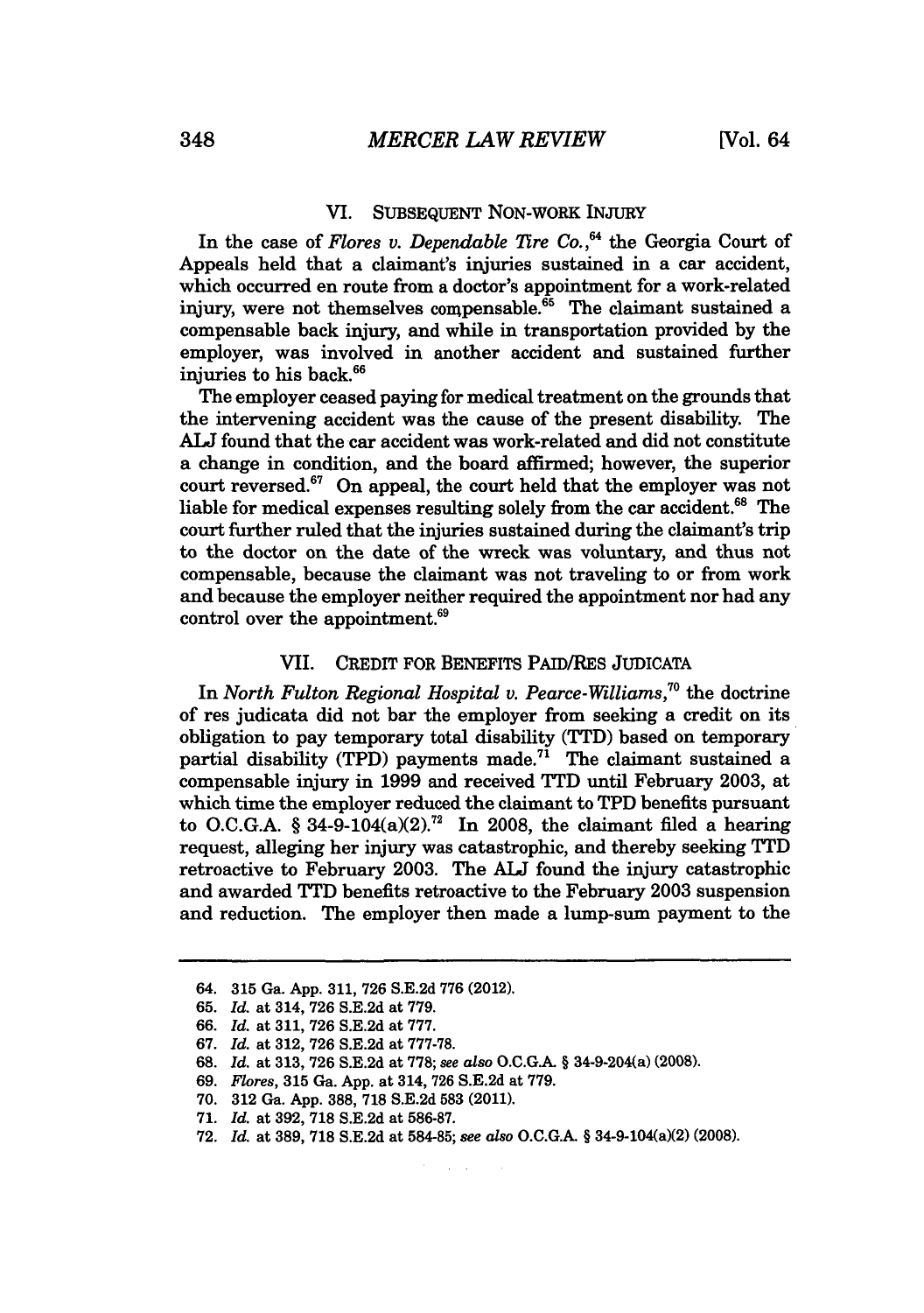claimant for all **TTD** benefits since February **2003,** after taking credit for the TPD benefits it paid from February **2003** through April **2006.<sup>73</sup>**

The claimant then filed another hearing request on the grounds that the employer was not permitted to take credit for the prior TPD payments, as it had not requested such a credit at the **2008** hearing. The claimant thus argued the issue was res judicata, and the employer was barred from re-litigating it. The **AUJ** agreed with the employer that the claimant was seeking a windfall; the employer was properly applying an offset for what it had already paid. The board affirmed, but the superior court reversed on the grounds that the issue was res judica $ta.<sup>74</sup>$ 

The Georgia Court of Appeals examined the issues at the **2008** hearing as framed **by** the WC-14, which concerned the claimant's request for catastrophic designation and payment of **fTTD** benefits, and the **ALJ's** order, which did not discuss any issue of the claimant seeking TTD benefits in addition to TPD benefits.<sup>75</sup> The employer was thus not required to raise that issue at the **2008** hearing.76 The claimant argued that the employer was required to request its credit pursuant to **O.C.G.A.** § 34-9-24377 and Board Rule 243.78 However, the court explained that the employer's TPD payments did not fall within the scope of payments contemplated by  $\S$  34-9-243.<sup>79</sup>

#### VIII. **SETTLEMENTS AND LATE** PAYMENT PENALTIES

In *Brewer v. WellStar Health System*,<sup>80</sup> the parties reached a compromise settlement, which was approved **by** the board on July **7, 2009.** However, around this time the board was experiencing issues with some parties not receiving its automated e-mail notice of stipulation approval, and here neither the employer/self-insurer, its servicing agent, nor their counsel received such notice and thus did not issue a settlement payment within twenty days after the board's approval.<sup>81</sup> The claimant requested the twenty percent late payment penalty, which the

**<sup>73.</sup>** *N. Fulton Reg'l Hosp.,* **312** Ga. **App.** at **389, 718 S.E.2d** at **585.**

<sup>74.</sup> *Id.* at **390, 718 S.E.2d** at **585.**

**<sup>75.</sup>** *Id.* at **390-91, 718 S.E.2d** at **586.**

**<sup>76.</sup>** *Id.* at **391, 718 S.E.2d** at **586.**

**<sup>77.</sup> O.C.G.A.** § 34-9-243 **(2008).**

**<sup>78.</sup>** *N. Fulton Reg'l Hosp.,* **312** Ga. **App.** at **392, 718 S.E.2d** at **586;** *see also* **O.C.G.A.** § 34 app. r. 243 **(2008).**

**<sup>79.</sup>** *N. Fulton. Reg'l Hosp.,* **312** Ga. **App.** at **392, 718 S.E.2d** at **586-87.** In a concurring opinion, two justices concurred in the result only, with the result being that the case may not be cited as binding precedent. *Id.* at **392-93, 718 S.E.2d** at **587** (Barnes, **J.,** concurring).

**<sup>80.</sup>** 314 Ga. **App.** 234, **723 S.E.2d 526** (2012), *cert. granted.*

**<sup>81.</sup>** *Id.* at 234-35, **723 S.E.2d** at **527.**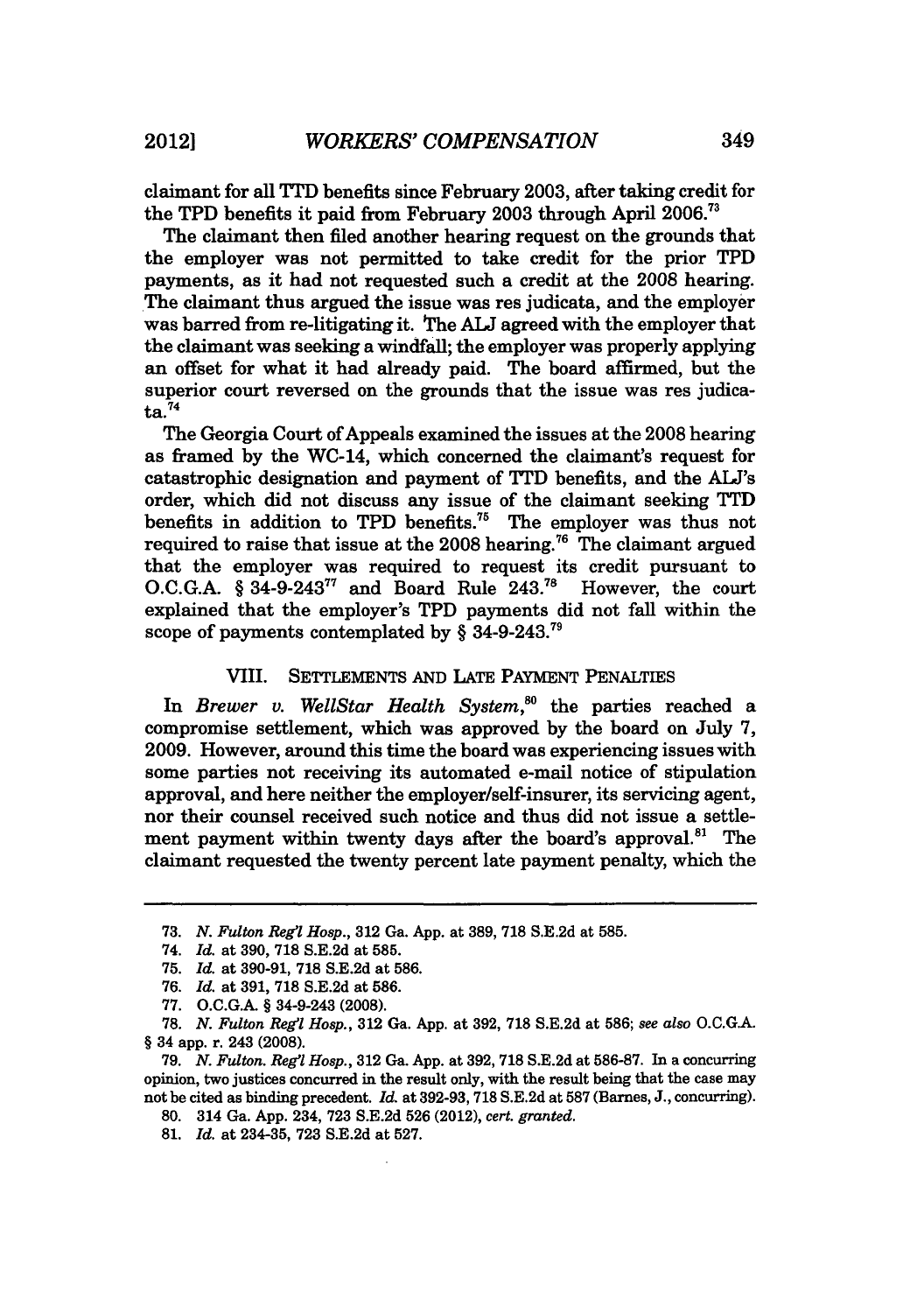ALJ granted.<sup>82</sup> But the board reversed, relying on the discretion granted under O.C.G.A. § 34-9-15(b),<sup>83</sup> and also based on the party's non-receipt of approval notice.<sup>84</sup> The Superior Court of Cobb County, Georgia affirmed the board.<sup>85</sup> The Georgia Court of Appeals reversed. holding that the discretion afforded in **O.C.G.A.** § **34-9-15(b)** only applies to non-liability settlements and does not give the board discretion for determining whether the late payment penalty should be assessed on a compromise stipulation.86 The Georgia Supreme Court granted certiorari on May **29,** 2012.

#### **IX. JUDICIAL** REVIEW/AVERAGE WEEKLY **WAGE**

In *J & D Trucking v. Martin*,<sup>87</sup> the Georgia Court of Appeals dealt with the issue of attorney fees in the employer's handling of a claim with an average weekly wage dispute.<sup>88</sup> The claimant, a sole proprietor of a trucking business, was injured, underwent surgery, and was afterward disabled for three years. The employer requested a hearing on the grounds that the claimant failed to prove he received any wages from the employer, so there was no basis to compute the average weekly wage or compensation rate. The claimant deposited gross income from the business into his checking account, from which he paid business and personal expenses, and did not issue checks to himself for wages.<sup>89</sup>

The **ALJ** rejected the employer's argument that the claimant did not meet his burden of proving wages under **O.C.G.A.** § **34-9-2609o** because the business did not make- specific wage or salary payments to the claimant.91 Instead, the **ALJ** used the average gross and net incomes of the sole proprietorship during the thirteen weeks preceding the injury and found that the claimant proved he was entitled to the statutory maximum in TTD benefits under **O.C.G.A.** § 34-9-261.92 The **ALJ** found that the employer failed to either timely controvert or commence payment under **O.C.G.A.** § 34-9-221, without reasonable grounds, and

**<sup>82.</sup>** *Id.* at **235, 723 S.E.2d** at **527.**

**<sup>83.</sup> O.C.G.A.** § **34-9-15(b) (2008** & Supp. 2012).

<sup>84.</sup> *Brewer,* 314 Ga. **App.** at **235, 723 S.E.2d** at **527.**

**<sup>85.</sup>** *Id.* at **235, 723 S.E.2d** at **528.**

**<sup>86.</sup>** *Id.* at **236, 723 S.E.2d** at **528.**

**<sup>87. 310</sup>** Ga. **App.** 247, **712 S.E.2d 863** (2011).

**<sup>88.</sup>** *Id.* at 247, **712 S.E.2d** at 864.

**<sup>89.</sup>** *Id.* at 248-49, **712 S.E.2d** at 864.

**<sup>90.</sup> O.C.GA** § 34-9-260 **(2008).**

**<sup>91.</sup>** *J & D Trucking,* **310** Ga. **App.** at 248-49, **712 S.E.2d** at **864-65.**

**<sup>92.</sup>** *Id.;* see *also* **O.C.GA** § 34-9-261 **(2008).**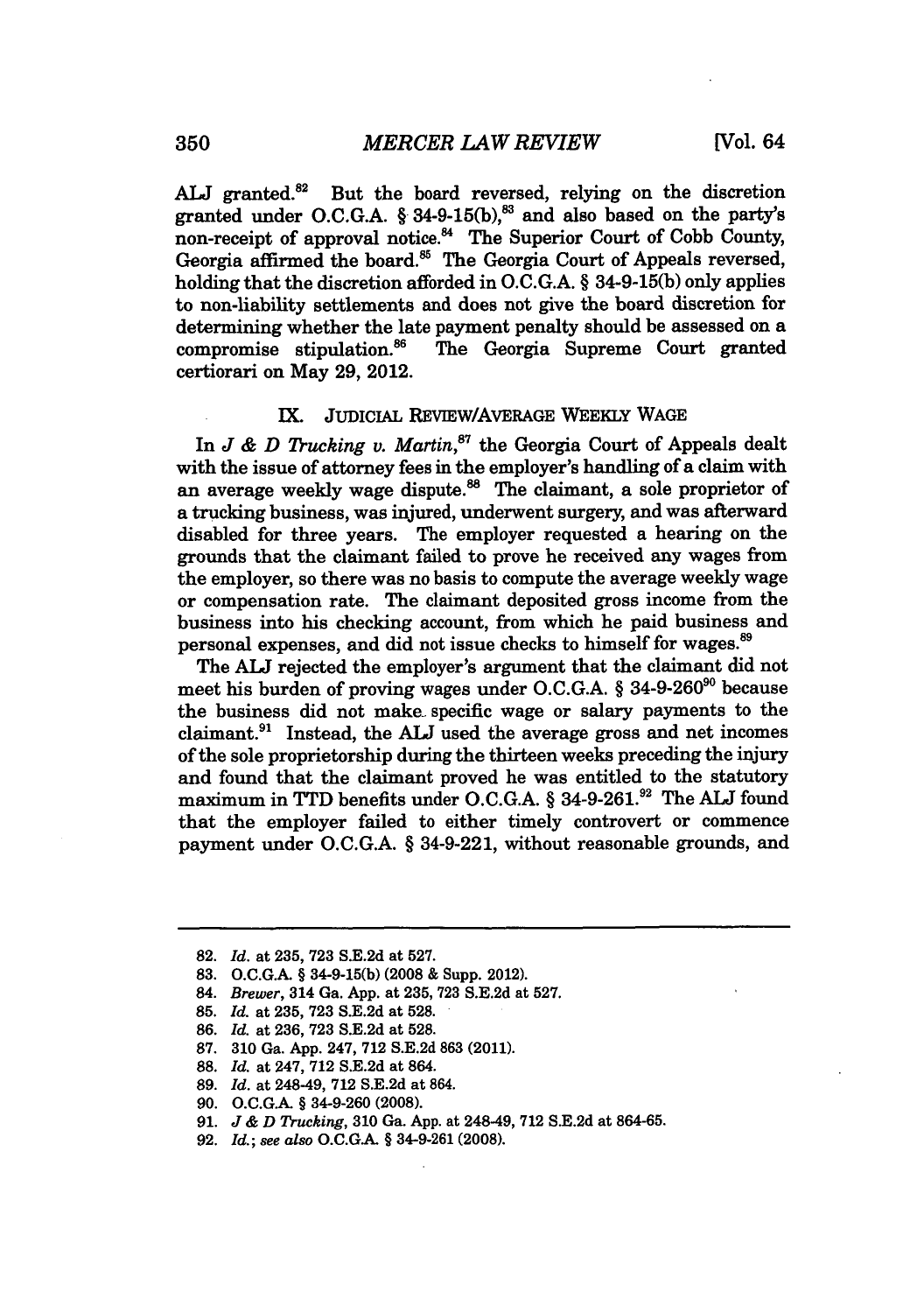thus assessed attorney fees under **O.C.G.A.** § **34-9-108(bX2). <sup>9</sup> "** On appeal, the board found that the **ALJ** correctly ruled the claimant met his burden of proving his average weekly wage, but it also found that the evidence did not support the **ALJ's** findings to support the conclusion that the employer failed without reasonable grounds to comply with **O.C.G.A.** § 34-9-221. The superior court reversed the board and reinstated the **AL's** award.94

The court of appeals observed that the board rejected the **ALJ's** findings of fact, but did not make any substituted findings of fact.<sup>95</sup> The board may substitute its own findings for those of the **ALJ,** and in fact, such findings cannot be disturbed on appeal when supported **by** any evidence, because the superior court and court of appeals do not have the power to find facts.<sup>96</sup> Alternatively, the board could have ruled on whether the facts found **by** the **ALJ** showed that the employer did not violate O.C.G.A. § 34-9-221 without reasonable grounds.<sup>97</sup> Because neither step was fully taken, the court remanded to the board for reconsideration.<sup>98</sup>

#### X. NoTcE **AND** OPPORTUNITY TO BE HEARD

In *Harris v. Eastman Youth Development Center,99* the claimant requested catastrophic designation and payment of a weight-loss program. The **ALJ** ruled against the claimant, and it also found that any back degeneration or pain was no longer related to the compensable knee injury. On appeal, the board vacated and remanded, instructing that the only issue was catastrophic designation and the **ALW** should not address the compensability of the back pain. The **ALT** issued a new order denying catastrophic designation and again finding the back problems related to personal issues and not to the knee injury. The board and superior court affirmed.<sup>100</sup>

The Georgia Court of Appeals held that the **ALJ** erred in determining the cause of the back issue because the claimant did not have notice or opportunity to be heard on that issue.<sup>101</sup> The issue to be determined

**96.** *Id.*

- **98.** *Id.* at **250, 712 S.E.2d** at **865-66.**
- **99. 315** Ga. **App.** 643, **727 S.E.2d** 254 (2012).
- **100.** *Id.* at 643-45, **727 S.E.2d** at **254-56.**
- **101.** *Id.* at 645, **727 S.E.2d** at **256.**

**<sup>93.</sup>** *J& D Trucking,* **310** Ga. **App.** at 249, 712 **S.E.2d** at **865;** *see also* **O.C.GA** § 34-9- **108(b)(2) (2008 &** Supp. 2012).

<sup>94.</sup> *J & D Trucking,* **310** Ga. **App.** at 249-50, **712 S.E.2d** at **865.**

**<sup>95.</sup>** *Id.* at **250, 712 S.E.2d** at **865.**

**<sup>97.</sup>** *Id.* at 250 n.1, **712 S.E.2d** at **865 n.1.**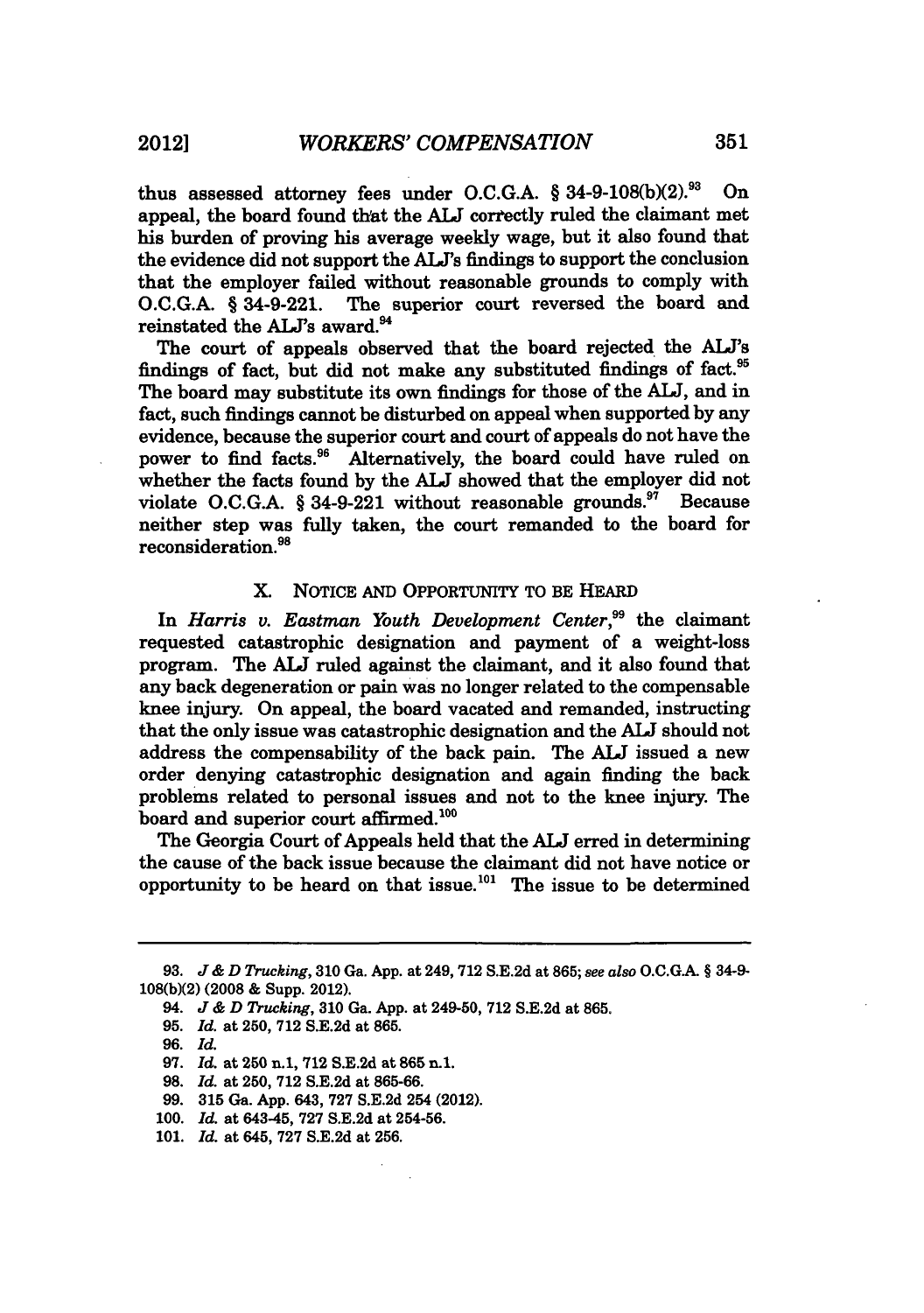in the hearing before the **ALJ** was whether the claimant's injuries could be considered catastrophic, and this issue was distinct from whether the injuries were compensable in the first place, and, therefore, it was error for the ALJ to address the compensability of the back pain.<sup>102</sup> The case was remanded to the **ALJ** with instructions to make a ruling on the catastrophic nature of the injury only.'03

In *Ready Mix USA, Inc. v. Ross*,<sup>104</sup> the employer did not attend the hearing and argued that the **ALJ's** award should be reversed because it was not properly served with a hearing notice.<sup>105</sup> Notwithstanding information possibly relied on **by** the **ALJ** that was not tendered into evidence at the hearing, the court of appeals held that the employer was provided with adequate notice of the hearing. $^{106}$  The employer also argued that the **ALJ** improperly admitted the claimant's medical evidence because the claimant did not provide a copy of those records to the employer at least ten days before the hearing, as required **by** Board Rule **102(E)(3)(b). 1°7** However, the court determined that this Rule did not mandate the exclusion of the medical records but rather gave the ALJ discretion to admit the records.<sup>108</sup>

At the commencement of the hearing before the **AJ** in *Howard v. Peachbelt Health & Rehabilitation Center,'09* where the claimant sought benefits with respect to two accident dates, the parties entered into a number of stipulations, including that the claimant had a work accident on the second accident date and sustained injuries. The **ALJ** considered evidence on whether the claimant injured herself on this second date in addition to her injury from the first accident date. It concluded that the second accident did not result in additional injury, only a renewal of symptoms from the first accident date. On appeal, the claimant argued that the **ALJ** failed to consider the stipulation, that she had no notice that the **AJ** would not accept the stipulation, and that she had no opportunity to introduce evidence showing injury from this second accident.<sup>110</sup> The court of appeals agreed, ruling that the The court of appeals agreed, ruling that the stipulation was conclusive as to the employee suffering an independent injury on the second accident date, and thus it was error for the AU to

<sup>102.</sup> *Id.* at 646-47, **727 S.E.2d** at **256-57.**

**<sup>103.</sup>** *Id.* at 647, **727 S.E.2d** at **257.**

<sup>104. 314</sup> Ga. **App. 775, 726 S.E.2d 90** (2012).

**<sup>105.</sup>** *Id.* at **777, 726 S.E.2d** at **92.**

**<sup>106.</sup>** *Id.* at **776-78, 726 S.E.2d** at **92-93.**

**<sup>107.</sup>** *Id.* at **778-79, 726 S.E.2d** at **93; O.C.GA** § 34 app. r. **102(EX3)(b) (2008 &** Supp. 2012).

**<sup>108.</sup>** *Ready Mix USA,* 314 Ga. **App.** at **778-79, 726 S.E.2d** at 93-94.

**<sup>109.</sup>** 314 Ga. **App. 319, 723 S.E.2d 718** (2012).

**<sup>110.</sup>** *Id.* at **319-20, 723 S.E.2d** at **719-20.**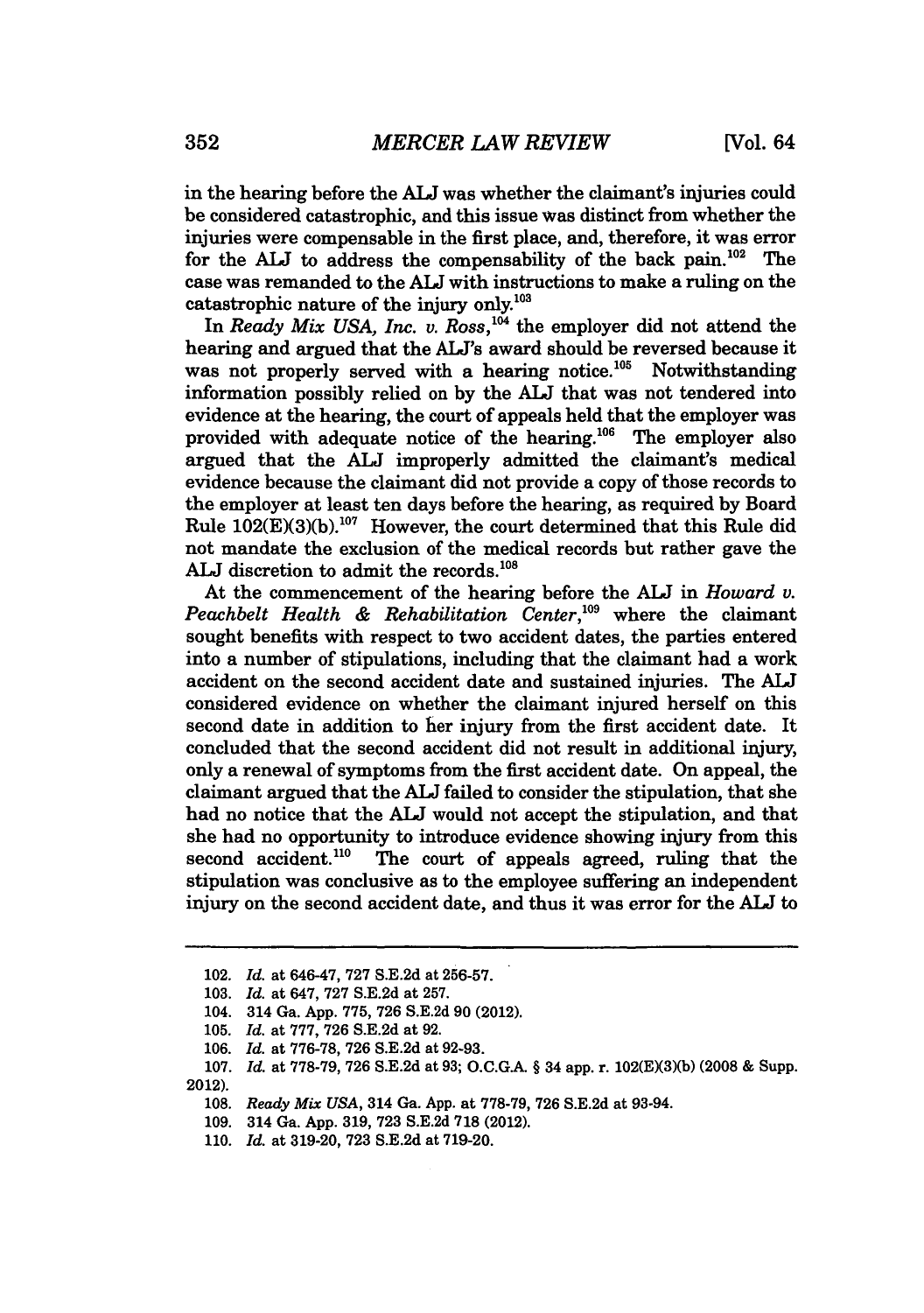consider evidence regarding the existence of a new injury and to make a factual conclusion contrary to the stipulation.<sup>111</sup>

#### XI. FICTIONAL NEW ACCIDENT VS. CHANGE IN CONDITION

In *Shaw Industries v. Scott*,<sup>112</sup> the Georgia Court of Appeals explored the typically murky distinction between fictional new accidents and a change of condition.<sup>113</sup> The claimant sustained a compensable injury to her right foot in 1996, resulting in partial amputation for which she received TTD benefits while out of work. She returned to work approximately one year later in the employer's customer service department. The partial amputation and resulting prosthesis altered her gait, causing knee problems, and she underwent bilateral knee surgery in May 1997. She continued to work for the employer over the next twelve years, over which time her knee problems became progressively worse. She was diagnosed as having chondromalacia and osteoarthritis caused by the amputation and altered gait. In March 2009, her physician recommended she cease working to alleviate the knee pain, and in September 2009, she ceased working altogether on her doctor's recommendation. The claimant then requested benefits, arguing that her inability to work was the result of a fictional new injury in March 2009 when her doctor first took her out of work. Following a hearing, the **ALJ** agreed. The board and the superior court affirmed.<sup>114</sup>

On appeal, the court agreed with the employer that the claimant had sustained a change in condition and not a fictional new injury, and thus the claim for benefits was barred by the statute of limitations. $115$  The court determined that the facts of this case placed it in line with those situations where the claimant was injured and awarded compensation, returned to work performing her normal duties, and as a result of wear and tear of ordinary life and performance of ordinary work tasks, her condition gradually worsened to the point of being unable to perform her ordinary work.<sup>116</sup> The court evidently placed little importance on the fact that she returned to work in a presumably light-duty desk job, stating that "the progressive aggravation of [her] injuries, which was caused by the performance of her work duties and which ultimately

116. *Id.* at 752-53, **713** S.E.2d at 919.

<sup>111.</sup> *Id.* at 321, 723 S.E.2d at 720.

<sup>112.</sup> **310** Ga. App. 750, **713** S.E.2d 917 (2011).

<sup>113.</sup> *Id.* at 750, 713 S.E.2d at 917-18.

<sup>114.</sup> *Id.* at 751-52, 713 S.E.2d at 918.

<sup>115.</sup> *Id.* at 753, 713 S.E.2d at 919.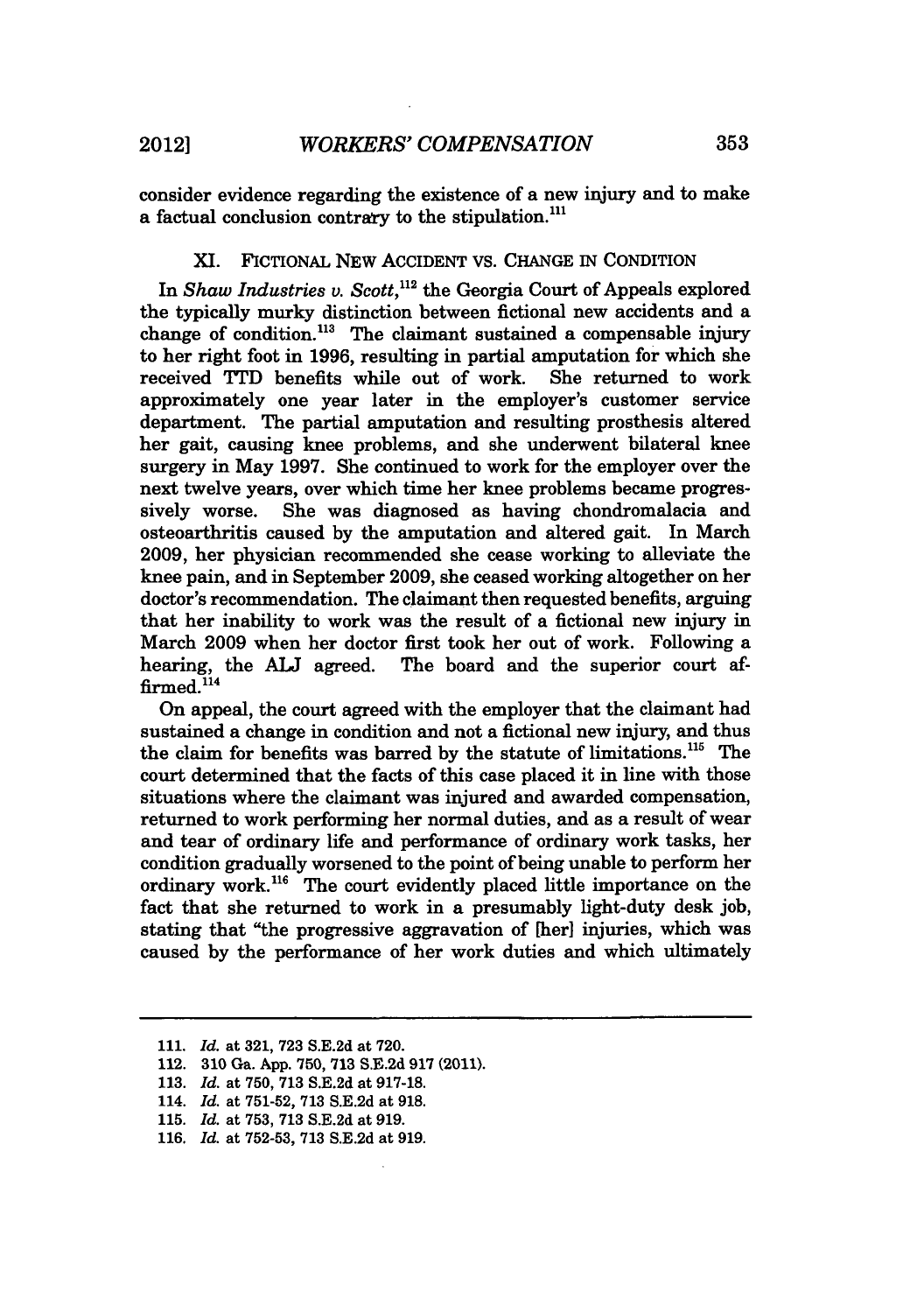resulted in her inability to work, can only be characterized as a change in condition."<sup>117</sup>

### XII. FICTIONAL NEW ACCIDENT **VS. CHANGE** IN CONDITION/ DILIGENT **JOB** SEARCH

In *R.R. Donnelley v. Ogletree*,<sup>118</sup> the Georgia Court of Appeals reached a different result from that in *Scott,* and the court also held that the board may not impose further requirements on the claimant's *Maloney* burden."9 The claimant in *Ogletree* sought reinstatement of TTD benefits from his former employer, claiming he sustained a fictional new injury and was unable to obtain suitable employment. The claimant had originally injured his neck and upper extremities in October 2002, underwent carpal tunnel surgery and received benefits, and then returned to light-duty work in June **2003.** He worked in a variety of light-duty jobs that exceeded his work restrictions, and his pain increased and condition worsened. The claimant was laid off in April **2008** due to the employer's reduced workload, and he began searching for work within his restrictions. He submitted a list of twenty-four jobs for which he submitted applications, although he did not meet with any of these potential employers. $120$ 

In October **2008,** he underwent a lumbar fusion and filed a claim requesting TTD beginning April **2008,** based upon a fictional new accident as of the date of his layoff. The **ALJ** found that the claimant had sustained a fictional new accident and met his *Maloney* burden of a diligent but unsuccessful **job** search. The board affirmed the findings as to the fictional new accident, but it reversed the finding that the claimant had performed a diligent **job** search. The superior court reversed this second portion of the board's finding and reinstated the  $ALJ's$  award.<sup>121</sup>

The court of appeals first rejected the employer's argument that the claimant sustained a change of condition as opposed to a fictional new accident.<sup>122</sup> The claimant did not return to normal or ordinary work, but instead he had new circumstances imposed upon him in the form of light-duty work that exceeded his limitations.<sup>123</sup> Some evidence

**<sup>117.</sup>** *Id.* at **753, 713 S.E.2d** at **919.**

**<sup>118. 312</sup> Ga. App. 475, 718 S.E.2d 825 (2011).**

**<sup>119.</sup>** *Id.* at 481, **718 S.E.2d** at **831;** *see also* Maloney v. Gordon Cnty. Farms, **265** Ga. **825, 828,** 462 **S.E.2d 606, 608-09 (1995).**

*<sup>120.</sup> Ogletree,* **312** Ga. **App.** at **475-77, 718 S.E.2d** at **827-28.**

<sup>121.</sup> *Id.* at **477, 718 S.E.2d** at **828.**

<sup>122.</sup> *Id.* at 479, **718 S.E.2d** at **829.**

**<sup>123.</sup>** *Id.* at 479, **718 S.E.2d** at **830.**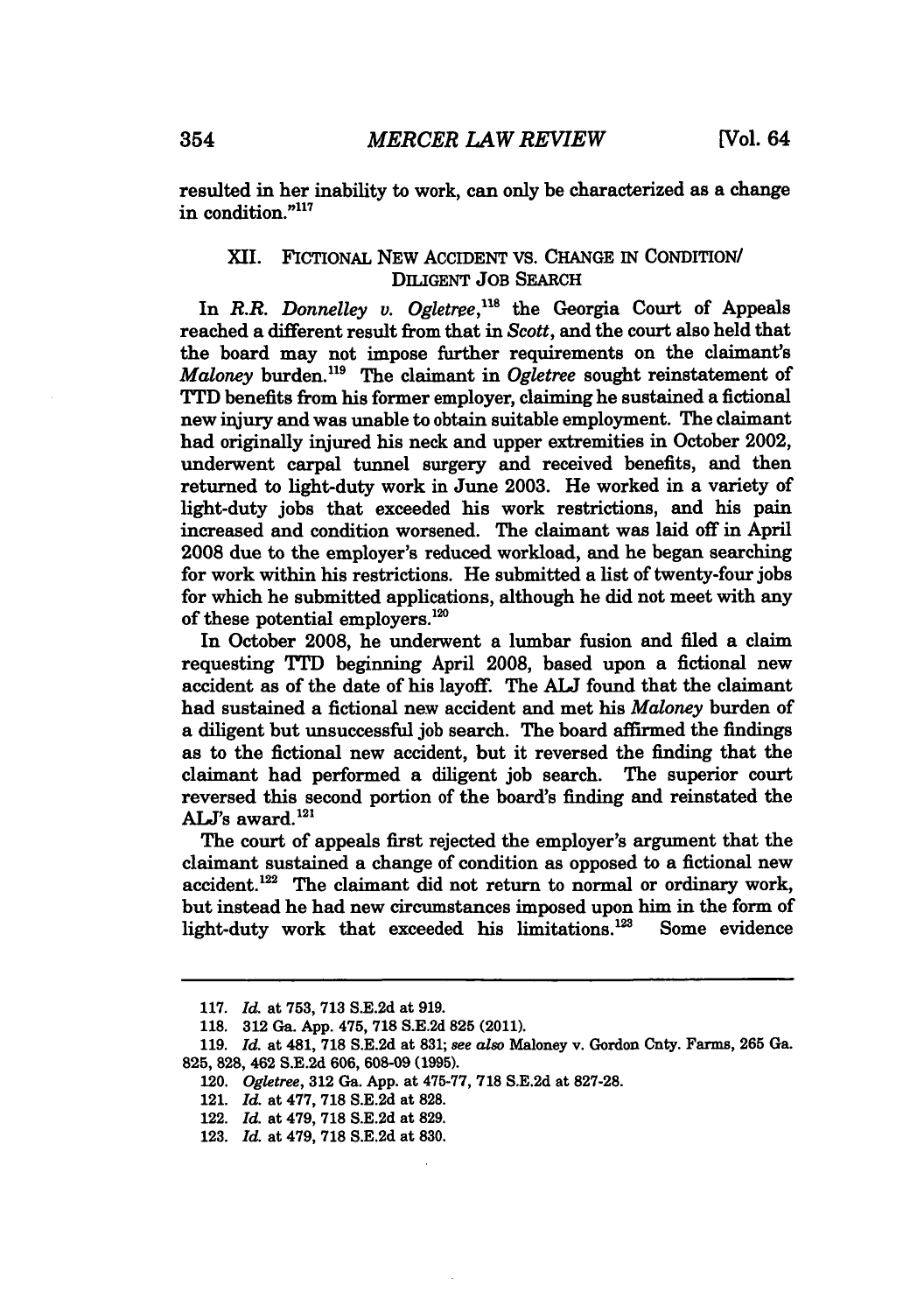existed for the board to find that the date the disability manifested itself was the date the claimant ceased working.<sup>124</sup>

The court then turned to whether the claimant conducted a diligent job search.<sup>125</sup> The employer contended that the claimant did not satisfy his *Maloney* burden because he failed to show a diligent search, as concluded by the board.<sup>126</sup> The court held that the board relied upon an erroneous legal theory in making its findings, as it imposed the additional burden of securing interviews and in-person site visits with would-be employers. $127$  On such grounds, the court held that the board's decision was properly reversed.<sup>128</sup> Finally, the court disposed of the employer's argument that the claimant did not provide notice of a lower back injury, based on the claimant's broadly-worded WC-14, hearing testimony, and the post-hearing briefs.<sup>129</sup>

#### **XIII.** DILIGENT JOB SEARCH

The Georgia Court of Appeals in *Brown Mechanical Contractors, Inc. v. Maughon'30* reached the opposite result regarding the claimant's **job** search, concluding that contacting more than one hundred employers did not necessarily constitute a diligent search.<sup>131</sup> The claimant sustained a shoulder injury and continued working within his restrictions as a track hoe operator until he was laid off for reasons unrelated to his disability. The claimant then contacted in excess of one hundred wouldbe employers over the six-month period leading up to his hearing date. The **ALJ** found that the claimant conducted a diligent **job** search and awarded TTD benefits; however, the board vacated and denied.<sup>132</sup>

The board, in finding that the claimant's **job** search was not diligent, relied upon factors including the following: 110 searches over 144 "work" days" is not sufficient; searching an average of less than once per day is not diligent; the claimant failed to follow up with twenty-two employers; he went periods of twenty-seven and eighteen consecutive days without searching; he lost two offered positions because of a purported need for surgery which had not been scheduled; and despite employment history in managerial or sales positions, the claimant sought physical labor jobs

<sup>124.</sup> *Id.* at 480, **718 S.E.2d** at **830.**

**<sup>125.</sup>** *Id.*

**<sup>126.</sup>** *Id.; see also Maloney,* **265** Ga. at **828,** 462 **S.E.2d** at **608-09.**

**<sup>127.</sup>** *Ogletree,* **312** Ga. **App.** at 481, **718 S.E.2d** at **831.**

<sup>128.</sup> *Id.*

<sup>129.</sup> *Id.* at 481-82, 718 S.E.2d at 831-32.

<sup>130. 317</sup> Ga. App. 106, 728 S.E.2d 757 (2012).

<sup>131.</sup> *Id.* at 107, 728 S.E.2d at 758-59.

<sup>132.</sup> *Id.* at 107, 728 S.E.2d at **758.**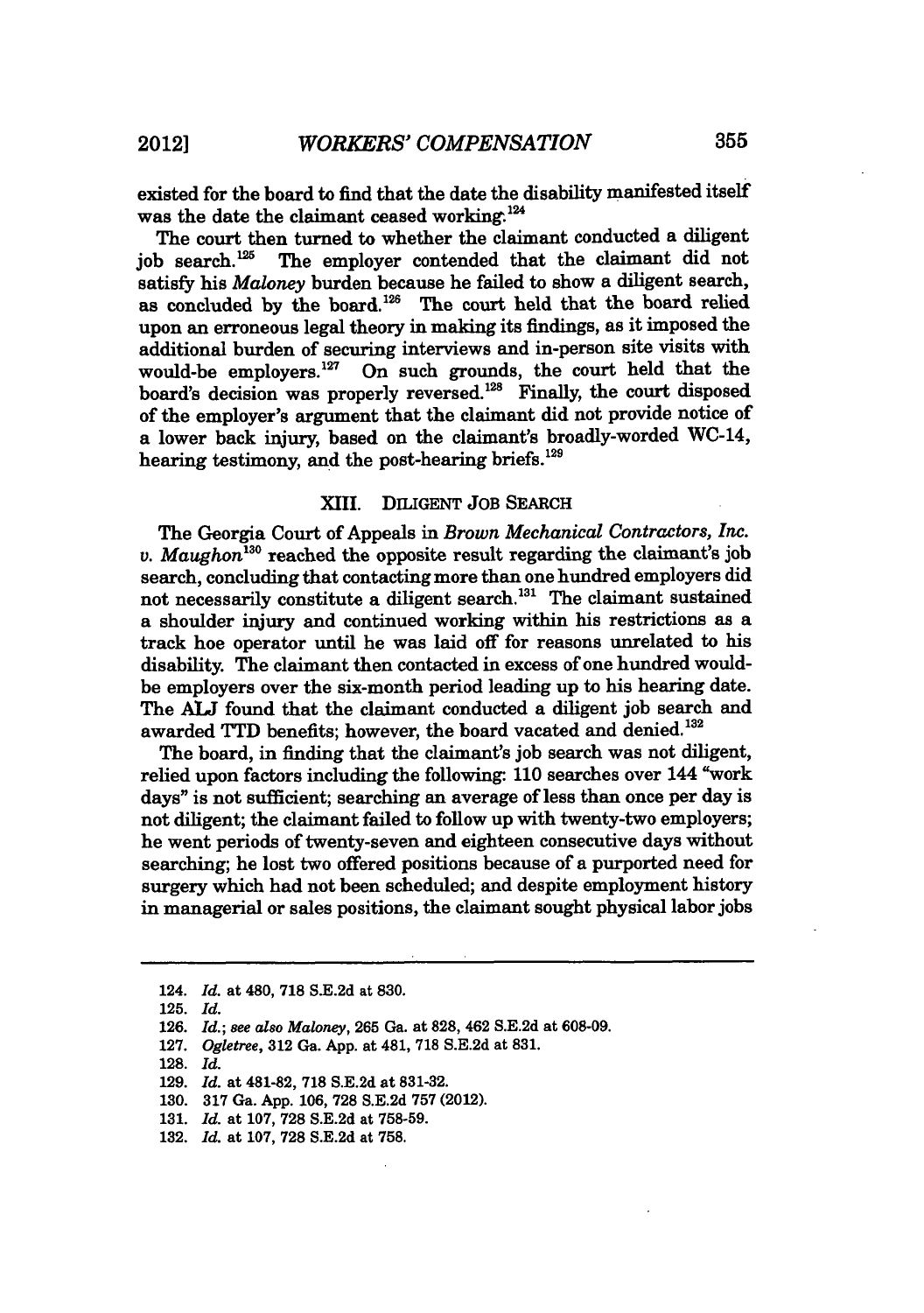and avoided retail jobs.<sup>133</sup> The superior court reversed and reinstated the ALJ's decision.<sup>134</sup>

The court of appeals summarized the standard of review for a diligent **job** search as calling for the claimant to prove diligent but unsuccessful efforts to obtain suitable employment, and leaving to the factfinder's discretion whether the claimant's disability is the proximate cause of the unemployment.<sup>135</sup> The court held that evidence existed to support the board's conclusion that the claimant's search was not diligent, namely the factors relied on **by** the board.'36 The court then distinguished *R.R. Donnelley v. Ogletree*,<sup>137</sup> where the board applied an erroneous legal theory in relying on factors outside the claimant's control such as sitting for interviews.<sup>138</sup>

#### XIV. CONTROVERTING CLAIMS

In *Crossmark v. Strickland,'39* the Georgia Court of Appeals revisited a claim previously before the court in **2009,** at which time it held that the superior court lacked jurisdiction to hear what was in effect an interlocutory appeal from a board decision remanding for additional proceedings on the validity of a notice to controvert.<sup>140</sup> The employer had voluntarily begun paying the claimant TTD benefits following an accident, but later controverted the claim and terminated the benefits. The **ALJ** denied the claim, finding that the claimant failed to show she had sustained a compensable injury. The employee appealed to the board, contending for the first time that the employer's notice to controvert was invalid because it failed to pay her all compensation due at the time of its notice to controvert in violation of **O.C.G.A.** § 34-9- 221(h) and Board Rule **221.141** The board vacated and remanded for additional proceedings as to the validity of the notice to controvert.<sup>142</sup>

Following a second hearing, the **ALJ** found that the employer's notice to controvert was invalid, awarding benefits and attorney fees. The board and the superior court affirmed.<sup>143</sup> The court rejected the argument that the board was not authorized to consider an argument **by**

**<sup>133.</sup>** *Id.* at **107, 728 S.E.2d** at **758-59.**

<sup>134.</sup> *Id.* at **107, 728 S.E.2d** at **759.**

**<sup>135.</sup>** *Id.* at **108-09, 728 S.E.2d** at **759.**

**<sup>136.</sup>** *Id.* at **110, 728 S.E.2d** at **760.**

**<sup>137. 312</sup>** Ga. **App.** 475, **718 S.E.2d 825** (2011).

**<sup>138.</sup>** *Id.* at 481, **718 S.E.2d** at **831;** *Maughon,* **317** Ga. **App.** at **110, 728 S.E.2d** at **760.**

**<sup>139. 310</sup>** Ga. **App. 303, 713 S.E.2d** 430 (2011).

<sup>140.</sup> *Id.* at 303-04, **713 S.E.2d** at 432.

<sup>141.</sup> *Id.; see also* O.C.G.A. § 34-9-221(h).

<sup>142.</sup> *Crossmark, Inc.,* **310** Ga. **App.** at 304, **713 S.E.2d** at 432.

<sup>143.</sup> *Id.* at 304-05, **713 S.E.2d** at 432-33.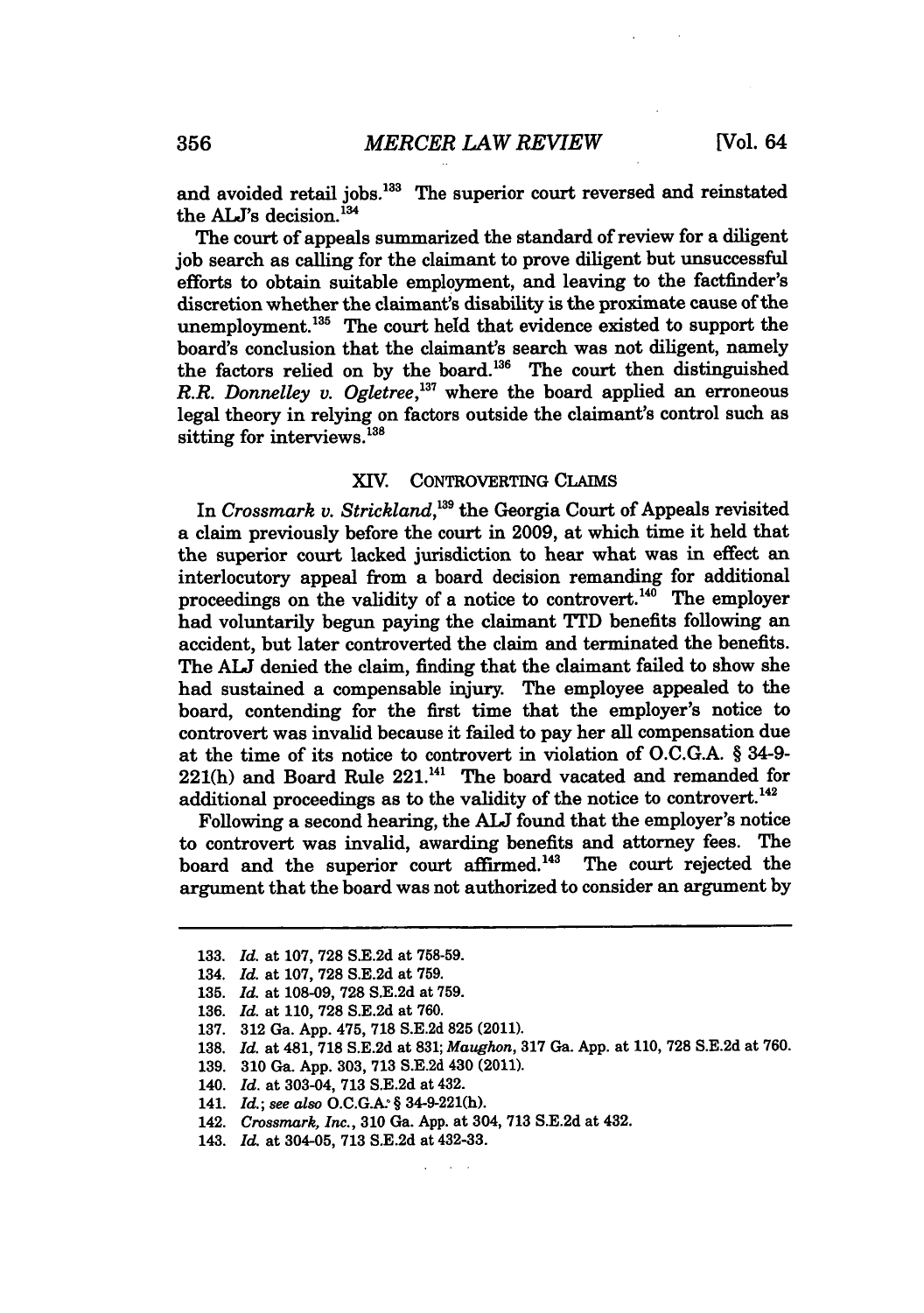the claimant that was raised for the first time on appeal, and found support in the board's jurisdiction and authority to remand for additional proceedings.<sup>144</sup>

Turning to the substantive argument regarding the controvert, the court held that the controvert was invalid because the employer had underpaid **TTD** benefits **by** roughly \$100/week and did not pay for the first seven days of benefits once the claimant remained out of work for twenty-one consecutive days.<sup>145</sup> Therefore, it could not contest the initial compensability of the claim without newly-discovered evidence or a change in condition.<sup>146</sup> Upon learning of a claim, an employer may either controvert a claim within twenty-one days (not paying benefits), or if it begins paying benefits, may controvert within sixty days of the date on which the first payment of benefits was due. However, if it takes this second approach, it must pay all compensation due to the claimant as of the filing of the controvert.<sup>147</sup> Finally, the court held that while the superior court employed the wrong standard of review, the decision was affirmed as being right for any reason.<sup>148</sup>

- 144. *Id.* at **305-06, 713 S.E.2d** at 433-34.
- 145. *Id.* at **308-09, 713 S.E.2d** at **435-36.**
- 146. *Id.* at 308, **713** S.E.2d at 435.
- 147. *Id.* at 307-09, **713** S.E.2d at 435.
- 148. *Id.* at 309, **713** S.E.2d at 436.